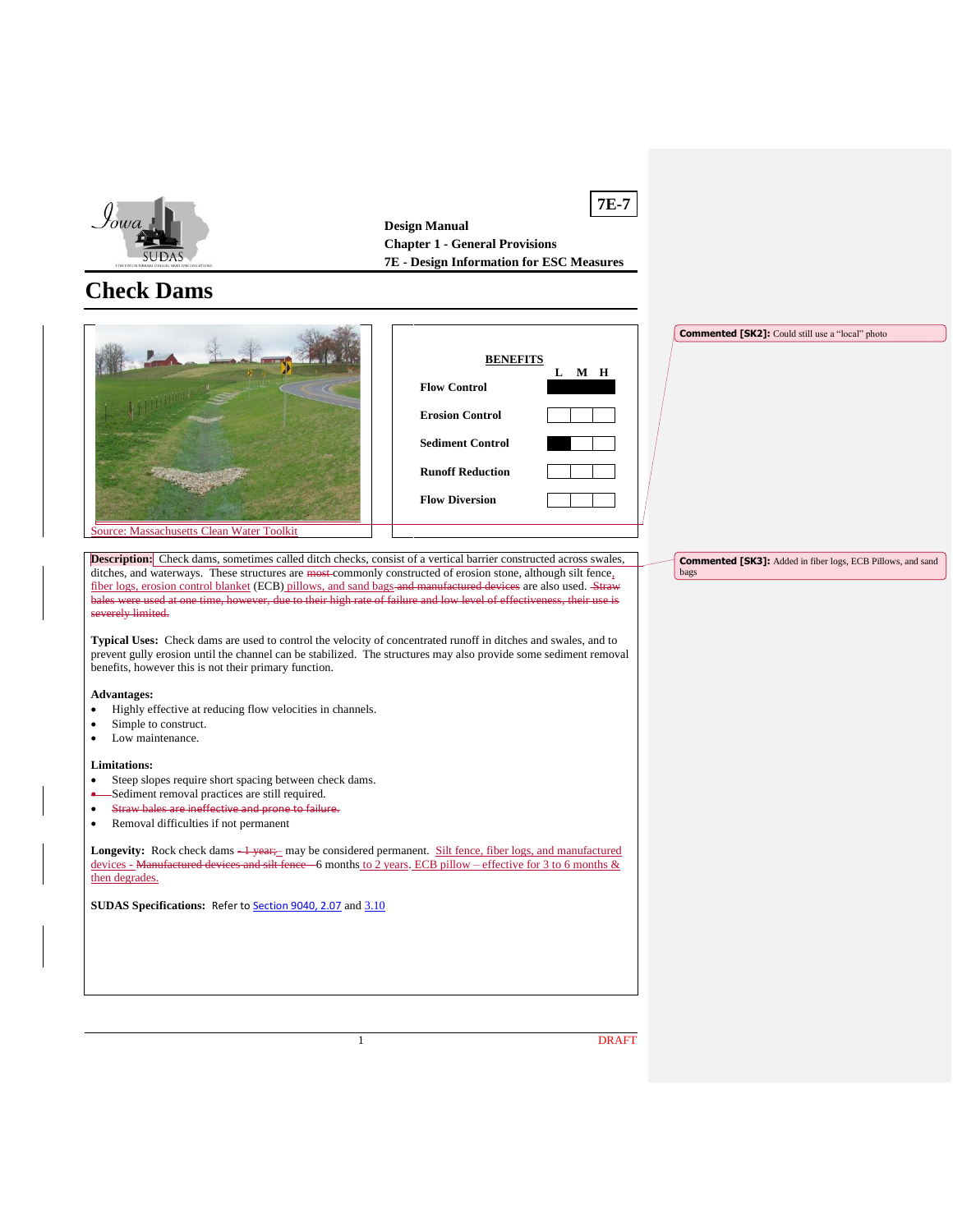## **A. Description/Uses**

A check dam is a small, temporary obstruction in a ditch or waterway used to prevent erosion by reducing the velocity of flow. A check dam placed in the ditch or channel interrupts the flow of water, thereby reducing the velocity. Although some sedimentation may result behind the dam, check dams are not intended to function as sediment control devices. do not function as sediment trapping devices and should not be designed as such.

Straw bales were commonly used in the past. However, field experience has shown that this technique is highly ineffective and prone to failures.

Erosion stone or rip rap is typically used for check dams intended to remain as a permanent control feature Check dams are most commonly constructed of loosely placed erosion stone or rip rapwhile temporary check dams can include products such as silt fence, straw wattles, fiber logs, erosion control blanket (ECB) pillows, and sand bags., or from stone-filled gabions.

Silt fence, placed across a ditch or swale, is often used incorrectly under moderate or high flows as a check dam. Silt fence may be used as a check dam; however, it should be limited to applications where the flow rate will be less than 1 cfs. See Section 7E-14 for additional information on using silt fence as a ditch check.

Manufactured triangular A variety of manufactured devices are also available for installation as ditch checks are also available. These products are produced in a variety of different configurations, but are typically constructed from synthetic materials, allowing them to be removed and reused at the completion of the project.- One type of manufactured ditch check consists of a 9 to 10 inch tall, triangular-shaped structure constructed from sheets of perforated HDPE (High Density Polyethylene Pipe). Another manufactured product is constructed from a length of triangular-shaped urethane foam. The foam is wrapped in a geotextile fabric for protection.

Gravel bag berms, formed from a pile of gravel-filled bags, may also be used to construct check dams. The bags may be constructed from a variety of porous fabrics, and are filled with clean, poorly-graded gravel. The purpose of the bag is to prevent individual gravel particles from being dislodged, and to allow the gravel barrier to be easily removed or relocated upon completion of the project.

monly used in the past. However, field experience has shown that this technique is highly ineffective and prone to failures.

### **B. Design Considerations**

Regardless of the type of check dam installed, the concept for controlling the flow is the same. The check dam interferes with the flow in the channel, dissipating the energy of the flowing water, thereby reducing velocity and channel erosion.

Check dams are not intended to control flows from large drainage areas. Typically, the maximum drainage area to a check dam should be limited to approximately 2 acres.

Check dams should be designed to pass the two-year storm without overtopping the roadway or side slopes of the channel. A weir equation can be used to determine the depth of flow over the structure if necessary.

**Commented [SK4]:** Simplified this section and moved the more detailed discussion on each of the individual practices to the section below.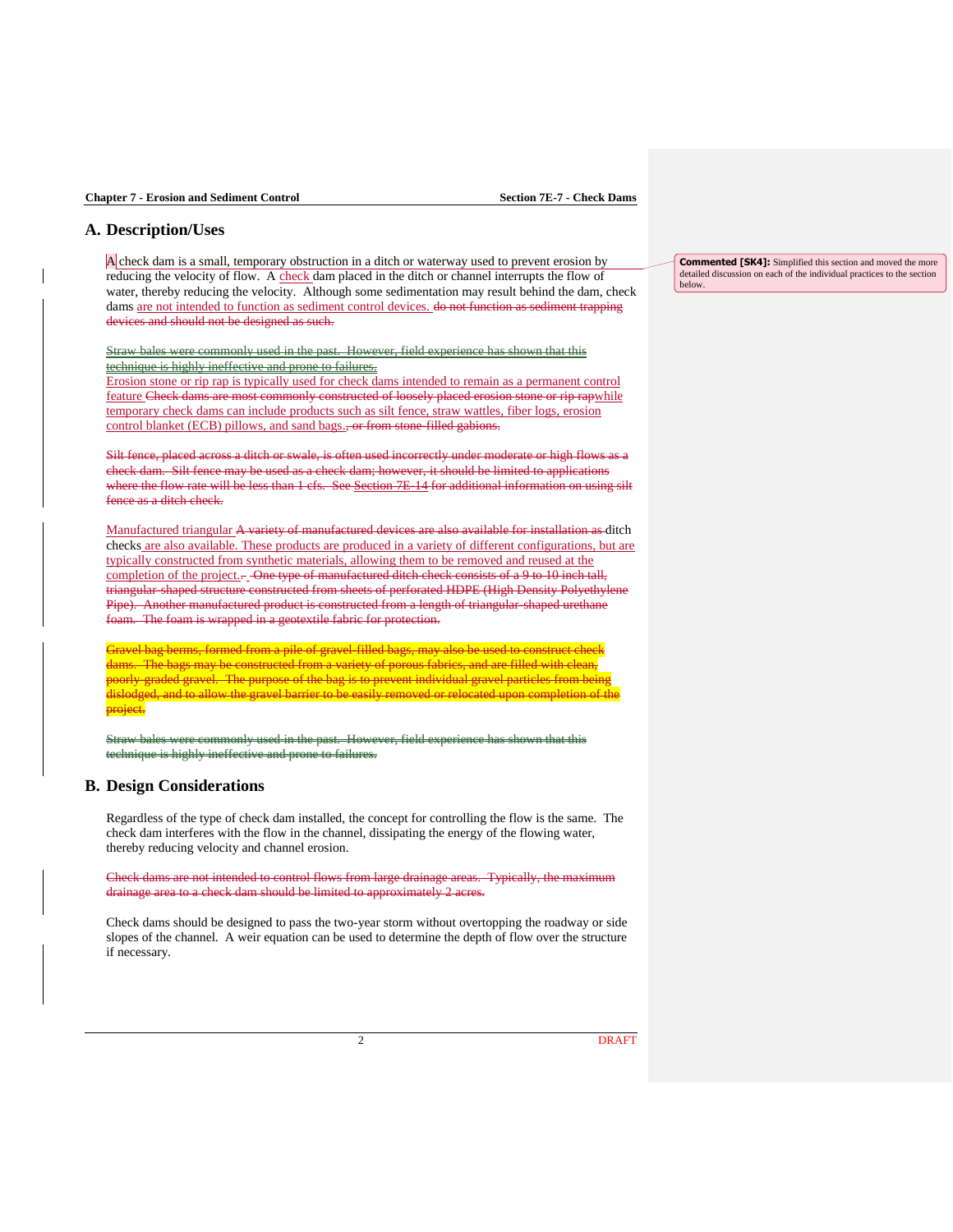### **Chapter 7 - Erosion and Sediment Control Section 7E-7 - Check Dams**

**1.** Rock Check Dams: Rock check dams Where long-term or permanent velocity control is desired, a rock check dam should be considered. Rock check dams should keyed into the bottom and sides of the channel a minimum of 6-inches and be-placed on top of a-a blanket of engineering fabric to prevent erosion of the underlying surface as water filters through the dam.  $A$ +Typical stone rock check dams are  $-i$ s a minimum of 2-feet high, with a 4 foot base and  $21.5:1$ side slopes. An overflow in the The center of the crest of the check dam should be 6-inches lower than the sides to prevent flows from going around the dam, and eroding the sides of the channel. These dimensions are approximate, and may be modified based upon individual needs and for larger flows. However, heights much greater than 2-feet increase the potential for scour on the downstream side of the dam. For larger check dams, additional channel protection may be required on the downstream side.

The aggregate used should be large enough to prevent the flows from pushing individual stones downstream. A 6-inch erosion stone is normally sufficient for smaller rock checks. For larger check dams, or if failures occur, larger Class D material may be used.



**Figure 7E-7.01:** Typical Rock Check Dam<br>(SUDAS Specifications Figure 9040.107)  $ns$  Figure 9040.107)



**Commented [SK5]:** Eliminated rock check dam figure from design section. Seems redundant to include the figure from the specifications in the design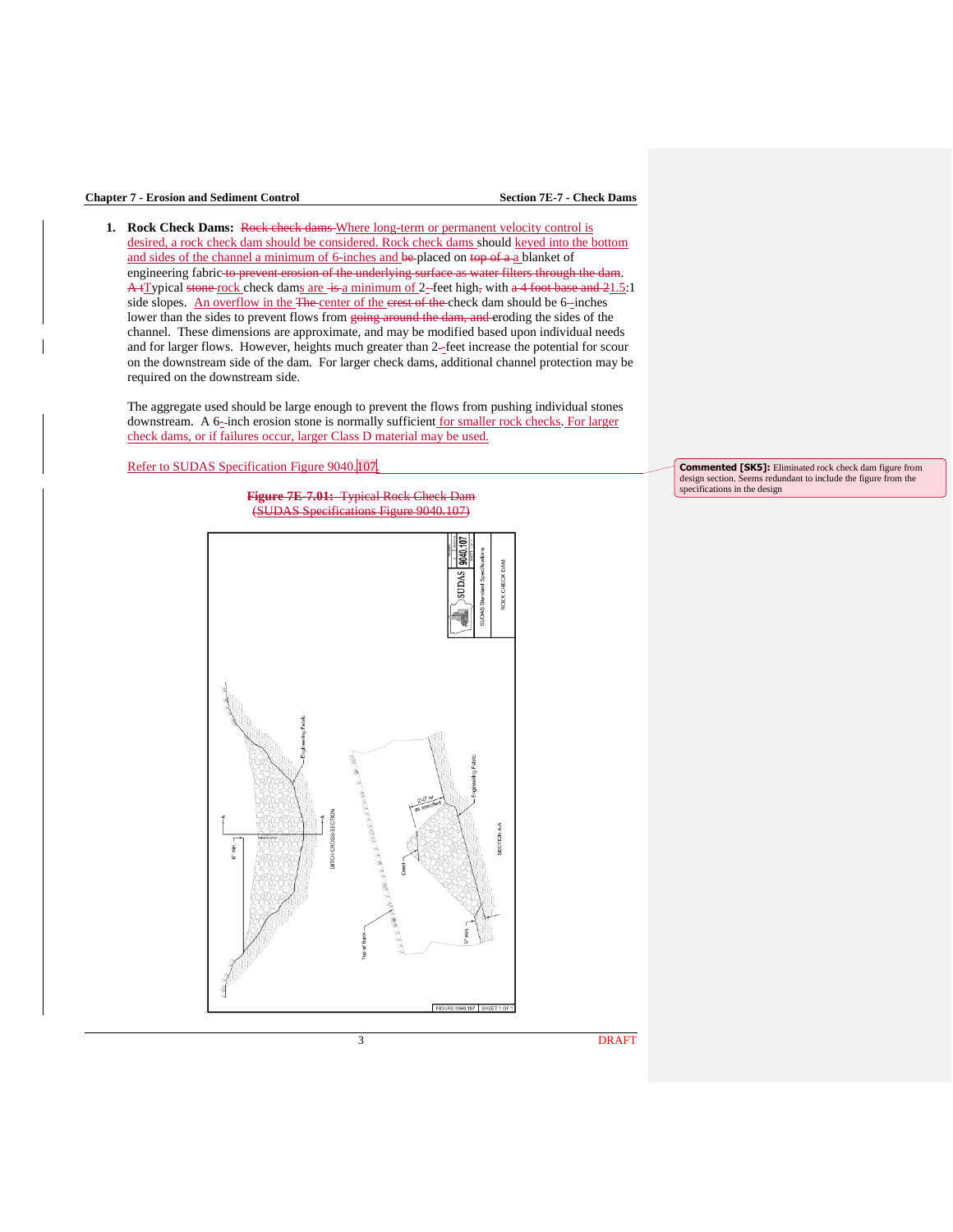### **Chapter 7 - Erosion and Sediment Control Section 7E-7 - Check Dams**

**2. Silt Fence:** Silt fence is often used incorrectly as a check dam under moderate or high flows. Silt fence may be used as a check dam where the flow rate is low (than 1 cfs). When installed, silt fence checks should be constructed across the channel in a half-moon shape with the center pointed downstream and the ends secured up the banks to prevent flows from bypassing around the sides. Silt fence may be used as a ditch check device for very low flow applications. See [Section 7E-14](https://intrans.iastate.edu/app/uploads/sites/15/2020/03/7E-14.pdf) for additional information on this application.

The pressure of ponded water and sediment against the upstream face of silt fence can pull the buried portion out of the ground resulting in undermining. If failures occur, the addition of mulch, straw bales, or wattles along the upstream face can relieve some of the sediment pressure against the fence preventing failures. If failures still occur with these additional practices, the silt fence should be replaced with a different practice.

- **3. Manufactured Devices:** Triangular-shaped manufactured check dam products should be designed and installed according to their manufacturer's recommendations. These products require secure anchoring to the ground to keep them in place and may require the installation of a rolled-erosion control product (RECP) blanket of engineering fabric below them. When installed, manufactured checks should be constructed across the channel with the ends located higher up on the banks to prevent flows from bypassing around the sides.
- **3. Gravel Bag Berms:** Gravel bag berms should be placed and spaced in the same manner as rock check dams. The berms should be placed on a layer of engineering fabric, and be limited to a height of 24 inches. The crest of the check dam should be 6 inches lower than the sides to prevent flows from going around the dam, and eroding the sides of the channel.
- **4. Erosion Control Blanket Pillow Checks:** ECB pillow checks are formed by folding a 12 to16 inch length of erosion blanket over on itself and securing with long staples or wooden stakes. The shallow humps created by the folded ECB interrupt and slow flows. These "pillows" should be spaced at 50-foot intervals for flat slopes with a tighter 15 to 20-foot spacing for steeper slopes. **Silt Fence:** Silt fence may be used as a ditch check device for very low flow applications. Section 7E-14 for additional information on this application.
- **5. Fiber Logs:** Fiber logs include straw wattles, wood excelsior logs, and compost filter tubes which can be used to create mini-check dams. These products are available in a number of different diameters. When installed, fiber log checks should be constructed across the channel in a halfmoon shape with the center pointed downstream and the ends secured up the banks to prevent flows from bypassing around the sides.

Installing fiber log checks on top of an RECP greatly enhances their performance and is highly recommended. The effectiveness of fiber logs as check dams by themselves is more limited than other products, but they can be an effective alternative for very low flow situations or for use on frozen ground when other practices cannot be effectively installed.

**6. Rock/Sand Bags:** Rock/sand bags are relatively low-cost and easy to install, move, and reuse. The bags may be constructed from a variety of porous fabrics, and are filled with clean, poorlygraded gravel. Rock/sand bags are a good short-term solution where concentrated flows are causing erosion.

# **C. Application**

Achieving the proper spacing is the most important aspect of check dam design. The spacing between structures is dependent on the height of the check dam, and the grade of the waterway. In order to protect the channel between the check dams, the devices should be spaced such that the

**Commented [SK6]:** Added requirements that silt fence be installed in half-moon shape and for installation of straw bales, wattles, or mulch to prevent undermining.

**Commented [SK7]:** It was noted that RECPs are now called ECB; however, the erosion control tech council still uses RECP to describe all rolled products. ECBs are a specific type of RECP constructed of woven materials (wood excelsior or synthetic materials).

**Commented [SK8]:** Anyone have a picture? Add figure to specs?

**Commented [SK9]:** Added a new section for fiber logs and encouraged the use of RECPs below them.

**Commented [SK10]:**  Added a new section for Rock/Sand bags.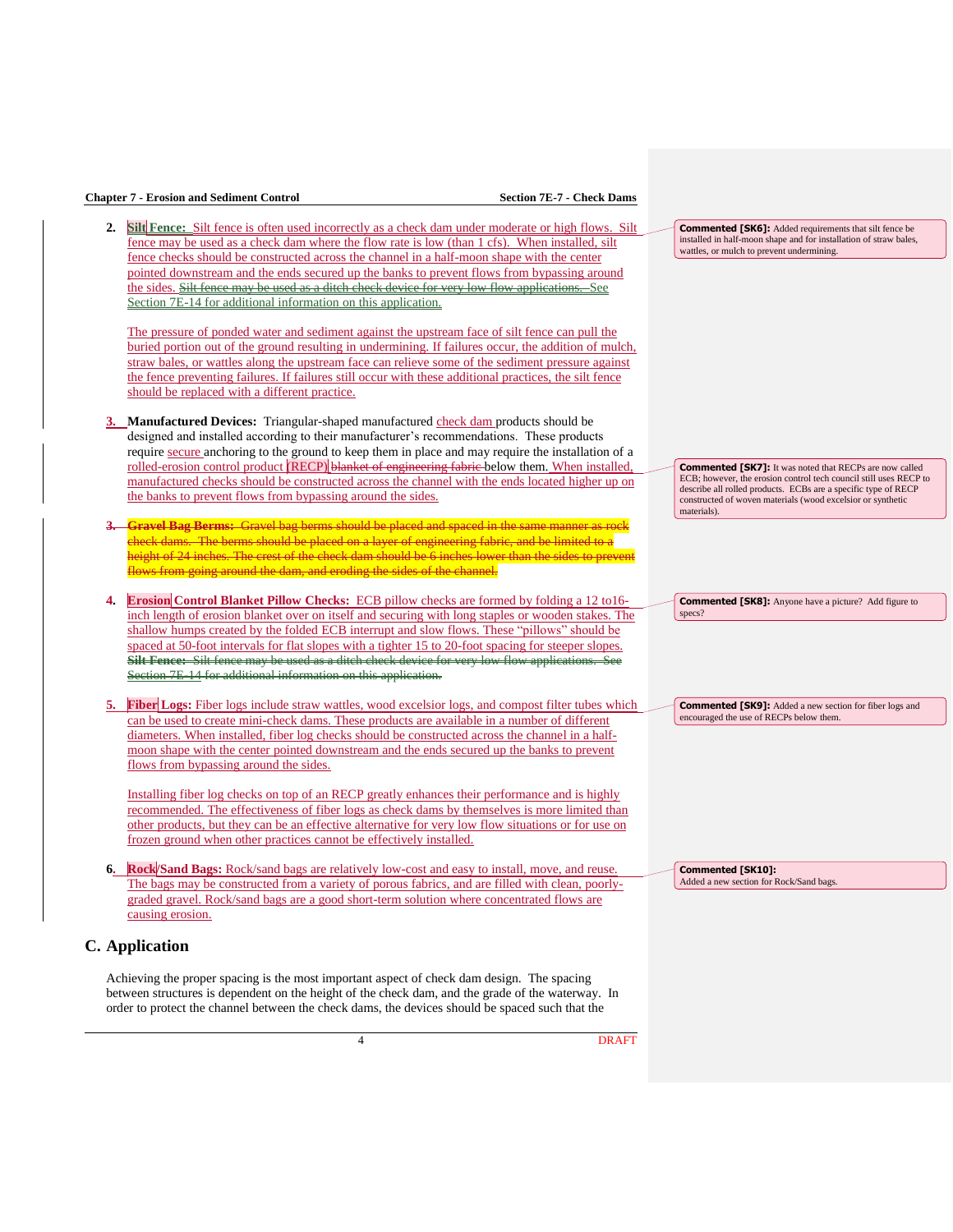#### **Chapter 7 - Erosion and Sediment Control Section 7E-7 - Check Dams**

elevation of the toe of the upstream check dam is equal to the elevation of the crest of the downstream check dam. This allows the water between the check dams to pond, resulting in a greatly reduced flow velocity.

As a rule, check dams should not be spaced closer than 20 feet in order to allow for proper maintenance. If check dams are not spaced as noted above, or if slopes and check dam height call for a spacing closer than 20 feet, a Rolled Erosion Control Product or Turf Reinforcement Mat should be provided in between the check dams to provide additional stabilization for the channel surface. considered as an alternative.



**MANUFACTURED CHECK DAM** 

**Table 7E-7.01:** Spacing and Longevity of Various Check Dams

| <b>Check Dam Type</b>                                                                              | <b>Spacing for Various Ditch Slopes</b> |           |           |          | <b>Slope</b>        |                |
|----------------------------------------------------------------------------------------------------|-----------------------------------------|-----------|-----------|----------|---------------------|----------------|
|                                                                                                    | Up to $2\%$                             | $3 - 5\%$ | $6 - 9%$  | $10-15%$ | <b>Applications</b> | Longevity*     |
| Rock $(2 ft.)$                                                                                     | 100                                     | 67-40     | $33 - 22$ | $20-13$  | Up to $15%$         | $>$ 2 vears    |
| Silt Fence (24-in)                                                                                 | 75                                      | $50 - 35$ | $25 - 17$ | $15-10$  | Up to $15%$         | Up to 1 year   |
| Triangular sediment dike (10-in.)                                                                  | 42                                      | 28-17     | 14-19     | $8-6$    | Up to $15%$         | $1-2$ years    |
| Fiber Logs – wood $(9\text{-}in.)$                                                                 | 38                                      | $25 - 15$ | $12 - 8$  | $7 - 5$  | Up to $15%$         | $1-2$ years    |
| Fiber Logs – wood $(12-in)$                                                                        | 50                                      | $33 - 20$ | $17 - 11$ | $10-7$   | Up to $15%$         | $1-2$ years    |
| Fiber Logs $-$ straw (9-in.)                                                                       | $\overline{38}$                         | $25 - 15$ | $12 - 8$  | $7 - 5$  | Up to $15%$         | Up to 6 months |
| Fiber Logs $-$ straw (12-in)                                                                       | 50                                      | $33 - 20$ | $17 - 11$ | $10-7$   | Up to $15%$         | Up to 6 months |
| Fiber Logs – compost $(8\text{-}in.)$                                                              | 33                                      | $22 - 13$ | $11 - 7$  | $7 - 4$  | Up to $15%$         | Up to 1 year   |
| Fiber Logs – compost $(12\text{-in.})$                                                             | 50                                      | $33 - 20$ | $17 - 11$ | $10-7$   | Up to $15%$         | Up to $1$ year |
| Fiber Logs – compost $(18\text{-}in.)$                                                             | 75                                      | $50-30$   | $25 - 17$ | $15-10$  | Up to $15%$         | Up to 1 year   |
| <b>ECB Pillow Check</b>                                                                            | 50                                      | $15 - 20$ | N/A       | N/A      | N/A                 | Up to 6 months |
| Rock Bags                                                                                          | Varies depending on size                |           |           |          |                     | Up to 1 year   |
| *Longevity is highly dependent on weather; maintenance may be required at more frequent intervals. |                                         |           |           |          |                     |                |

#### **D. Maintenance**

Check dams should be inspected for damage every seven calendar days or after any significant and after any 1/2 inch or greater rainfall until final stabilization is achieved. Sediment should be removed when it reaches one-half of the original dam height. Upon final stabilization of the site, any temporary the check dams should be removed, including any stone that has been washed downstream, and any bare spots stabilized.

**Commented [SK11]:** New table. Keep longevity column?